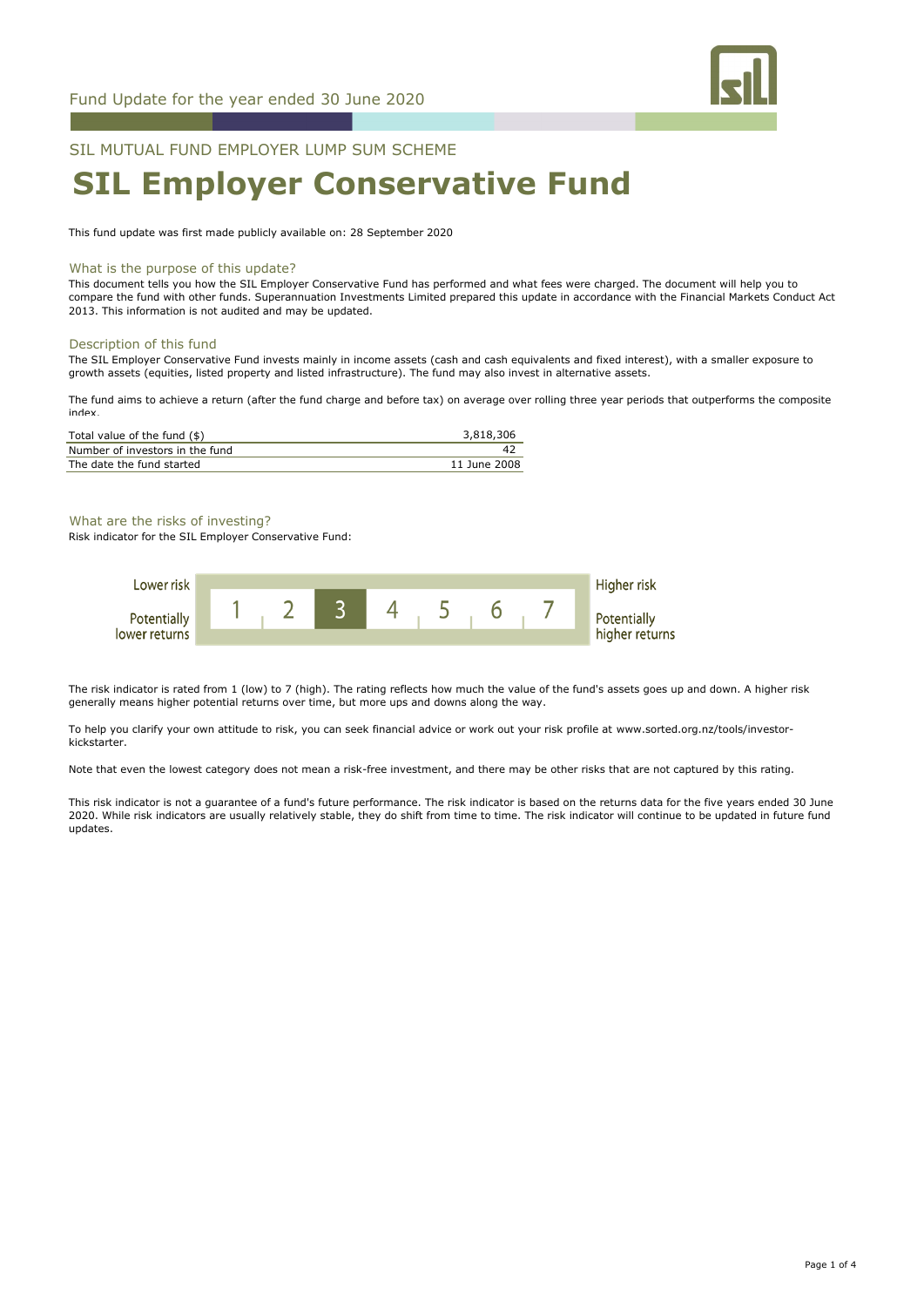|  |  | How has the fund performed? |  |
|--|--|-----------------------------|--|
|  |  |                             |  |

|                                                    | Average over past<br>five years | Past year |  |  |
|----------------------------------------------------|---------------------------------|-----------|--|--|
| Annual return                                      |                                 |           |  |  |
| (after deductions for fund charges and tax)        | 3.52%                           | $3.52\%$  |  |  |
| <b>Annual return</b>                               |                                 |           |  |  |
| (after deductions for fund charges but before tax) | 4.58%                           | 4.80%     |  |  |
| Market index annual return                         |                                 |           |  |  |
| (reflects no deduction for fund charges and tax)   | 5.42%                           | 4.58%     |  |  |

The market index annual return is calculated using the target investment mix and the indices of each asset class.

Additional information about the market index is available in the statement of investment policy and objectives on the scheme register at www.disclose-register.companiesoffice.govt.nz.



# **Annual return graph**

This shows the return after fund charges and tax for each year ending 31 March since the fund started. The last bar shows the average annual return for the last 10 years, up to 30 June 2020.

**Important:** This does not tell you how the fund will perform in the future.

Returns in this update are after tax at the highest prescribed investor rate (PIR) of tax for an individual New Zealand resident. Your tax may be lower.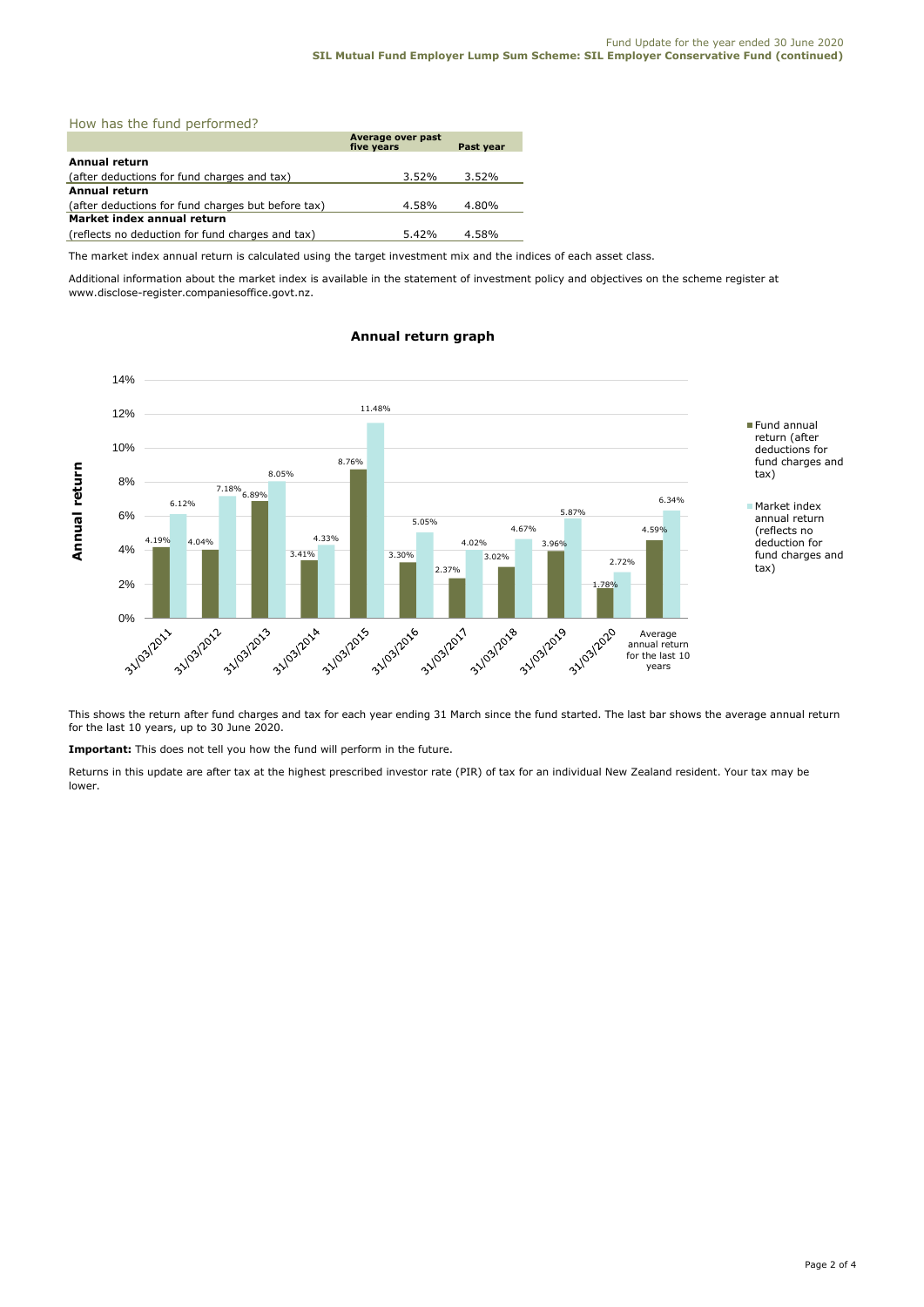# What fees are investors charged?

Investors in the SIL Employer Conservative Fund are charged fund charges. In the year to 30 June 2020 these were:

|                                                    | % of net asset value                 |
|----------------------------------------------------|--------------------------------------|
| Total fund charges <sup>1*</sup>                   | 0.93%                                |
| Which are made up of:                              |                                      |
| <b>Total management and administration charges</b> | 0.93%                                |
| Including:                                         |                                      |
| Manager's basic fee                                | 0.82%                                |
| Other management and administration charges        | 0.11%                                |
| <b>Total performance based fees</b>                | 0.00%                                |
|                                                    | <b>Dollar amount per</b><br>investor |
| <b>Other charges</b>                               |                                      |
| Membership fee                                     | \$0                                  |

Investors are not currently charged individual action fees for specific actions or decisions (for example, for withdrawing from or switching funds).

Small differences in fees and charges can have a big impact on your investment over the long term.

# Example of how this applies to an investor

Sarah had \$10,000 in the fund at the start of the year and did not make any further contributions. At the end of the year, Sarah received a return after fund charges were deducted of \$352 (that is 3.52% of her inital \$10,000). Sarah also paid \$0 in other charges. This gives Sarah a total return after tax of \$352 for the year.

### What does the fund invest in?

# **Actual investment mix<sup>2</sup> Target investment mix<sup>2</sup>**

This shows the types of assets that the fund invests in. This shows the mix of assets that the fund generally intends to invest in.